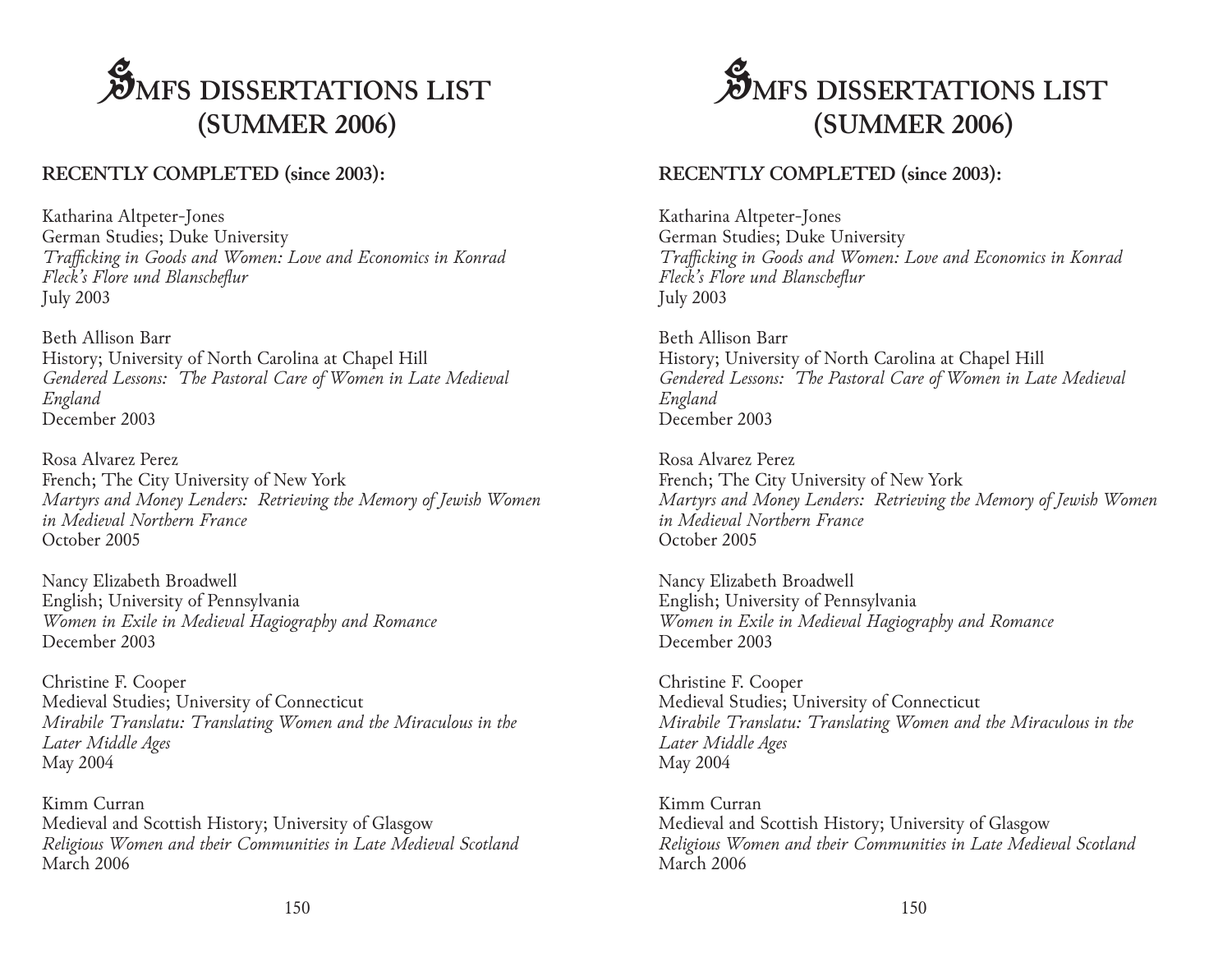Susan J. Dudash French; University of Pittsburgh *Giving Voice to the People: Rhetoric, History, and Literary Representations of Social Conflict in the Late Middle Ages* April 2003

Elsa Filosa Italian; University of North Carolina at Chapel Hill *L'arte del ritratto femminile in Boccaccio: Studi sulla narrativa del De mulieribus claris* December 2005

Tara Foster French; Rutgers University *'Unques puis que nus porta mere, /n'oimes femme si parler': Exemplary Feminine Discourse in Old French Verse Hagiography* December 2004

Noreen Giffney Medieval History; University College Dublin *'The Age is Drowned in Blood': Reading Anti-Mongol Propaganda, 1236-1255* November 2004

Eileen McKiernan Gonzalez Art History; University of Texas, Austin *Monastery and Monarchy: The Foundation and Patronage of Santa María la Real de Las Huelgas and Santa María la Real de Sigena* May 2005

Catherine Gunn English; Southampton University *The Rhetoric of Spirituality in Ancrene Wisse* December 2003

Zennia D. Hancock Spanish and Portuguese; University of Maryland at College Park *The Spanish Shahrazãd and Her Entourage: The Powers of Storytelling Women in Libro de los engaños de las mujeres* November 2004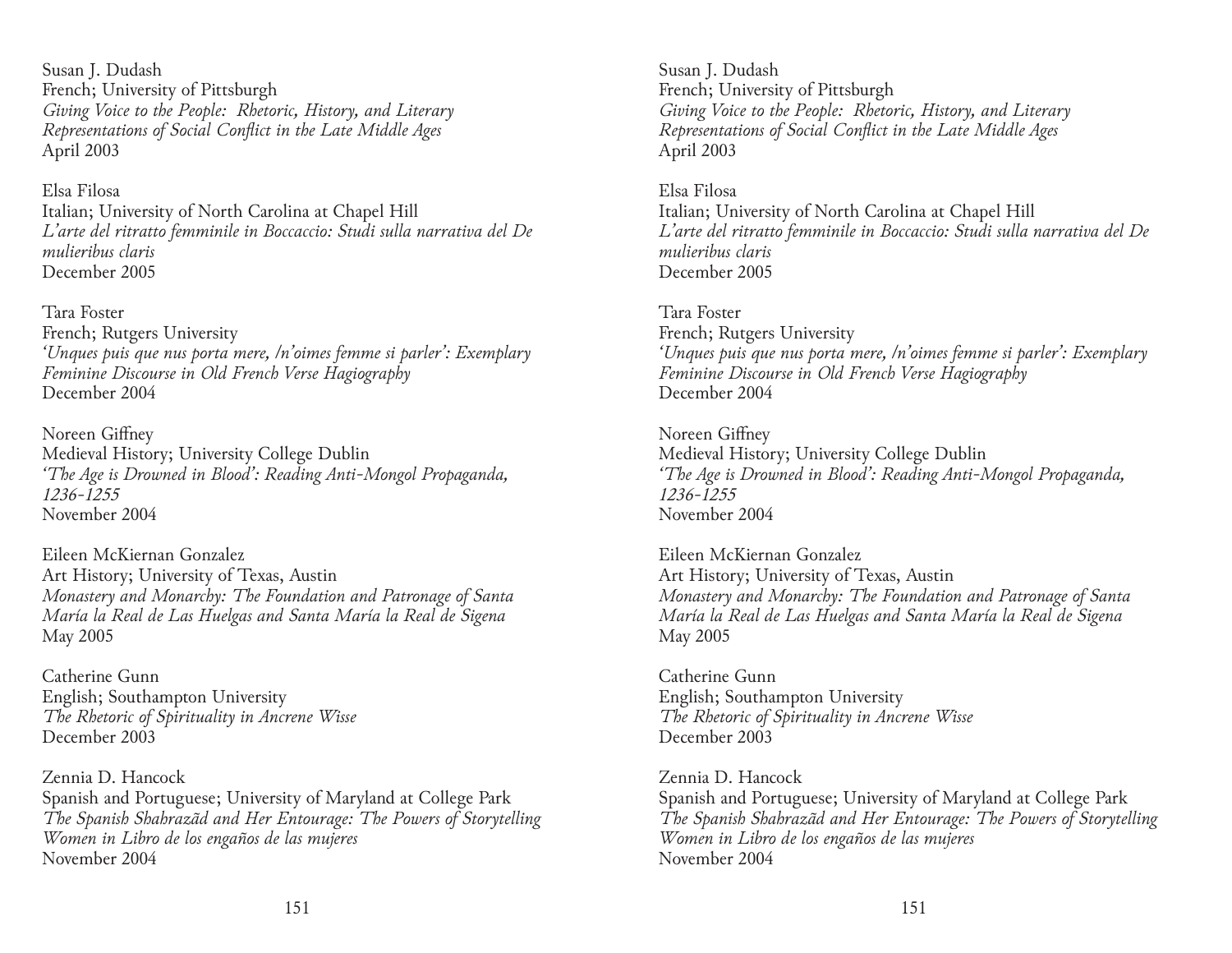Tracy Chapman Hamilton Art History; University of Texas, Austin *Pleasure, Politics, and Piety: The Artistic Patronage of Marie de Brabant* December 2004

Dana Wessell Lightfoot History; University of Toronto *Negotiating Agency: Labouring-Status Wives and their Dowries in Early Fifteenth-Century Valencia* September 2005

Sandra Lowerre English Studies; Ruhr-University Bochum, Germany *The Cross-Dressing Female Saints in Wynkyn de Worde's 1495 Edition of the Vitas Patrum* July 2005

Elizabeth (Lisa) Moore Hunt Art History; University of Missouri-Columbia *Illuminating the Borders of Northern French and Flemish Manuscripts, ca. 1270-1310* May 2004

Evelyn Meyer Germanic Medieval Studies; University of Minnesota, Twin Cities *Disputed Gender Categories in the Yvain Stories: Manuscripts, Authors, Editors* June 2003

Alison More Theology and Religious Studies; University of Bristol *Milites Christi in hortis liliorum Domini? Hagiographic Constructions of Masculinity and Holiness in Thirteenth-Century Liège* January 2005

Janice Racine Norris History; Binghamton University *Anglo-Saxon Religious Women Who Went to the Continent: A Group Study* May 2003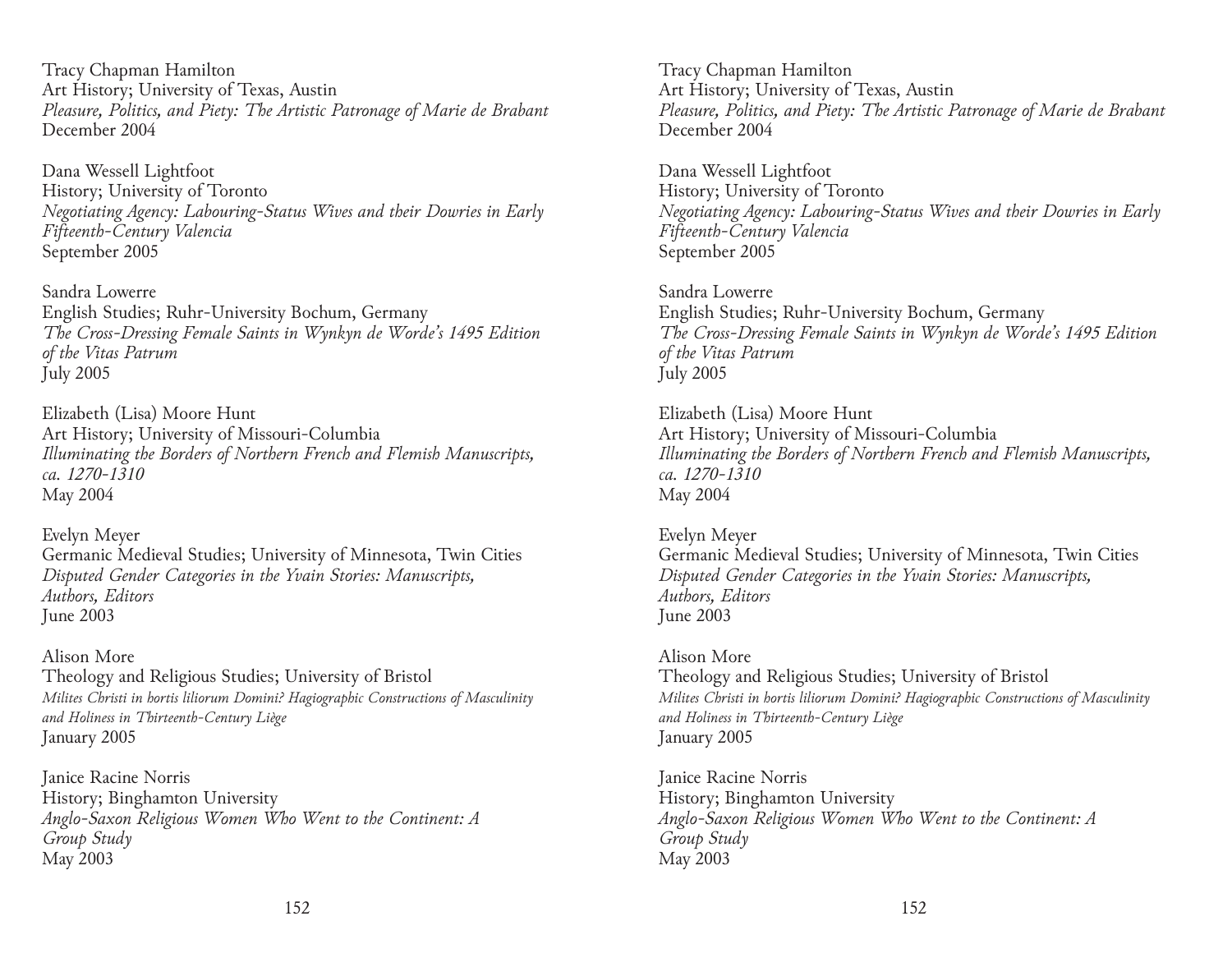Anna Russakoff Art History; New York University *Imaging the Miraculous: Les Miracles de Notre Dame, Paris, BnF, n.acq.fr. 24541* October 2005

Nhora Lucía Serrano

Medieval and Renaissance Studies; University of Wisconsin-Madison *The Role of the Female Guide in Medieval Portraits of Monarchy: A Study of Medieval Historiography, Translatio Studii and Illuminations* May 2006

Sumie Song German Studies; Duke University *Places of Interest: The Rhetoric of Space in High-Medieval Courtly Romance in Late-Medieval Love Discourse*  April 2004

Eleonora Stoppino Italian Studies and Medieval Studies; University of California, Berkeley *Ariosto medievale: Textual and Sexual Genealogies in Orlando furioso* August 2003

Sandra Lindemann Summers German Studies; Duke University *Frouwen Schouwen: The Female Gaze in Middle High German Texts* April 2004

John William Sutton English; University of Rochester *Performing Death and Masculinity in Old and Middle English Literature* December 2005

Victoria Sweet Anthropology, History, & Social Medicine; University of California San Francisco *Body as Plant, Doctor as Gardener: Premodern Medicine in Hildegard of Bingen's Causes and Cures* March 2003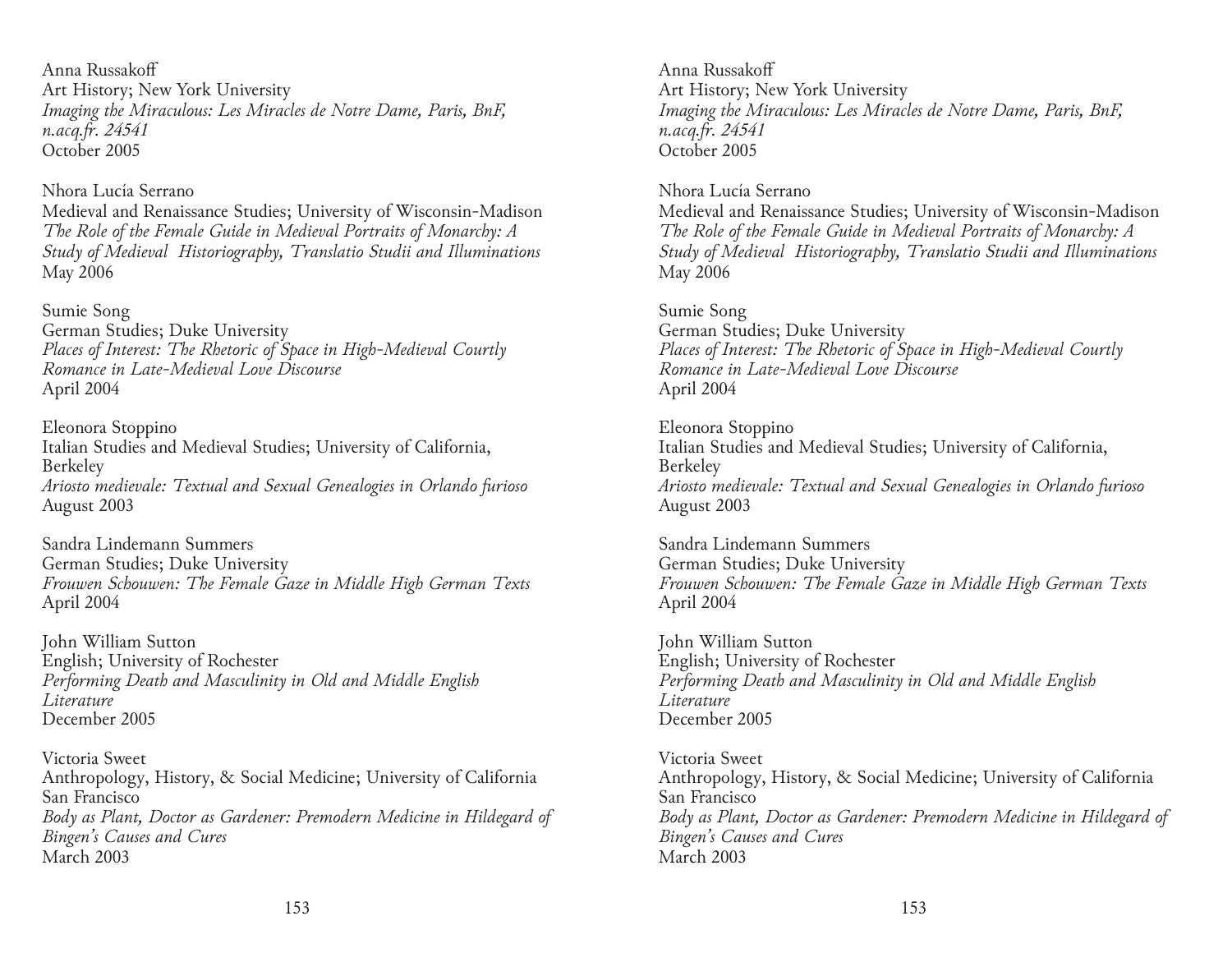Jennifer D. Thibodeaux History; University of Kansas *Man of the Church, or Man of the Village?: Reform and the Conflict of Masculinities among Priests in the Thirteenth-Century Diocese of Rouen* May 2004

Stephen M. Wagner Art History; University of Delaware *Silken Parchments: Design, Context, Patronage and Function of Textile-Inspired Pages in Ottonian and Salian Manuscripts* May 2004

Catherine L. White Romance Languages and Literatures; University of Cincinnati *The Influence of Religious Faith on Christine de Pizan's Defense of Women* June 2003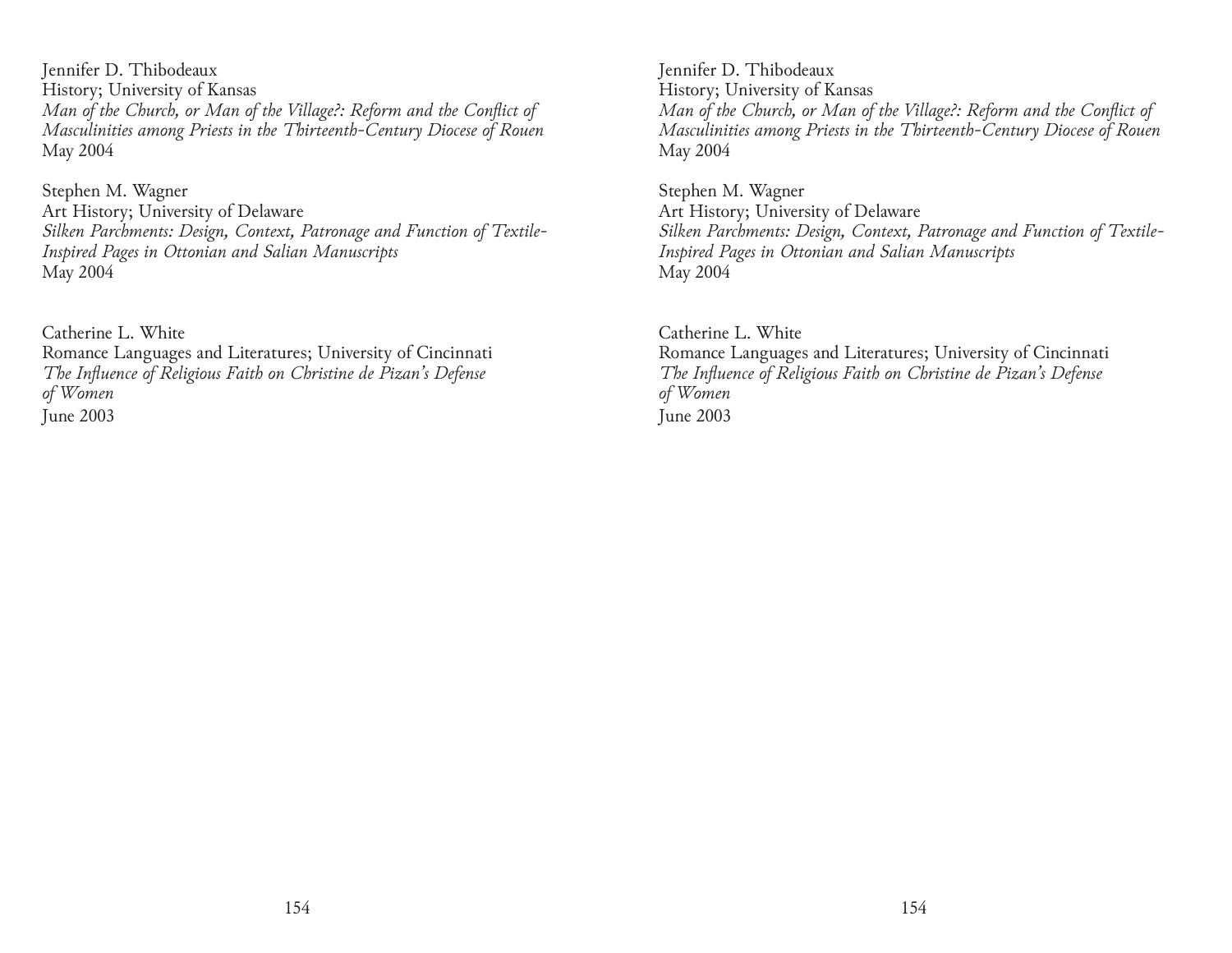## **DISSERTATIONS IN PROGRESS:**  $*$

Jessica Barr Comparative Literature; Brown University *The Limits of Revelation: Visionary Knowing and the Medieval Dream Vision Narrative*

Sandra Bialystok Comparative Literature; University of Toronto *The Cuckold, His Wife and Her Lover: A Study of Infidelity in the Decameron, the Libro de buen amor and the Cent Nouvelles Nouvelles*

Kristin Bovaird-Abbo English; University of Kansas *Chaucer's Arthuriana*

Caroline Dunn History; Fordham University *Damsels in Distress or Partners in Crime? The Abduction of Women in Medieval England*

Suzanne Edwards English; University of Chicago *Beyond Raptus: Pedagogies and Fantasies of Sexual Violence in Late-Medieval England*

Hope Johnston English; Cambridge University *A Critical Edition of The Boke of the Cyte of Ladyes*

Andrea Fitzgerald Jones English; University of California, Los Angeles *Outlaw Masculinity and Eccentric Nationality in Popular English Literature, 1400-1601*